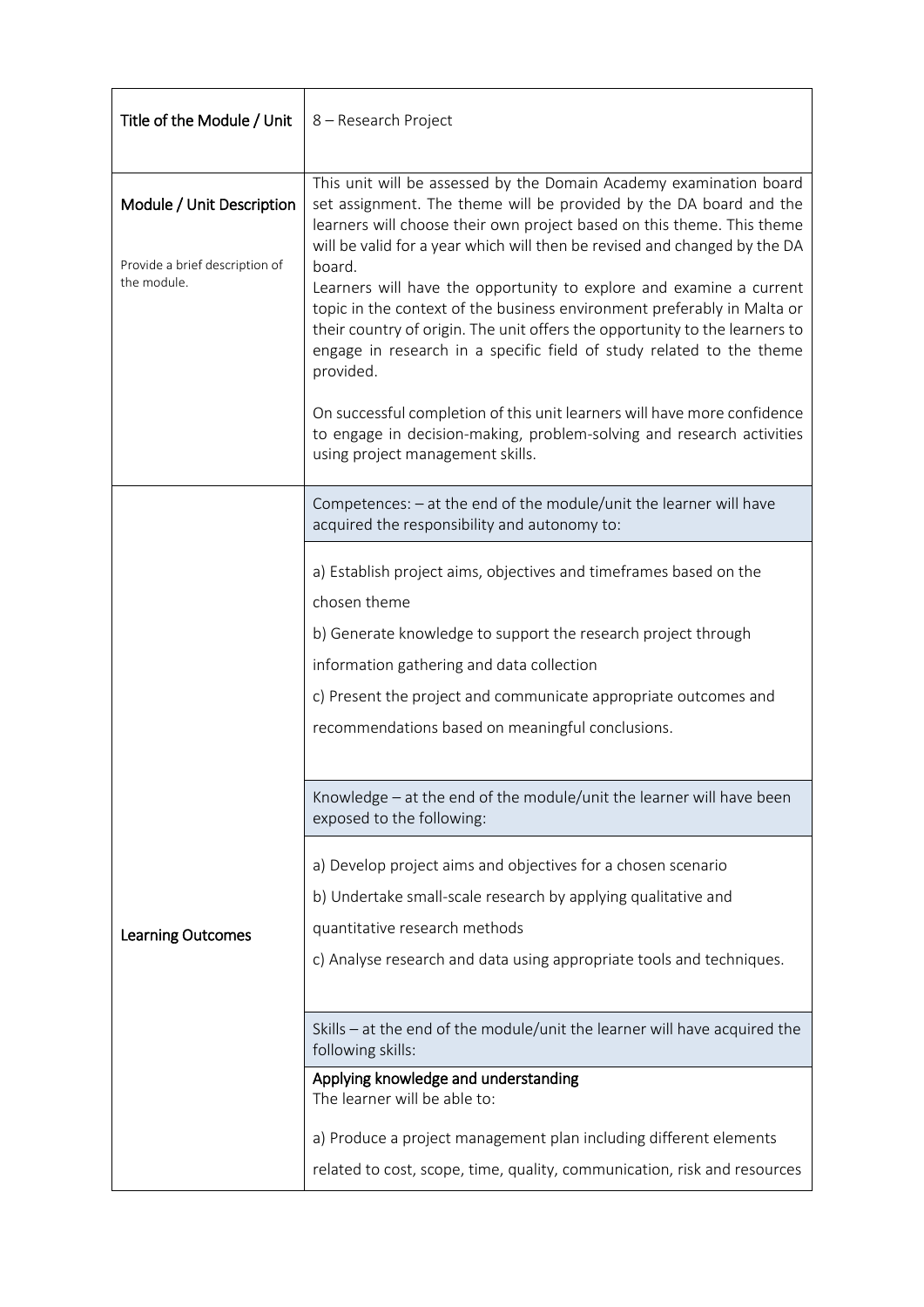| b) Evaluate the accuracy and reliability of different research methods                                                                                                    |
|---------------------------------------------------------------------------------------------------------------------------------------------------------------------------|
| applied                                                                                                                                                                   |
| c) Evaluate the use of appropriate tools and techniques to support and                                                                                                    |
| justify recommendations.                                                                                                                                                  |
|                                                                                                                                                                           |
|                                                                                                                                                                           |
|                                                                                                                                                                           |
| <b>Judgment Skills and Critical Abilities</b>                                                                                                                             |
| This section has been made sufficiently open to accommodate both vocational and<br>academic orientations. Applicants can refer to Judgement Skills, or Critical Abilities |
| (critical skills, dispositions, values and actions), or both.                                                                                                             |
|                                                                                                                                                                           |
| The learner will be able to:                                                                                                                                              |
| a) Critically evaluate the project management development and                                                                                                             |
| appropriate research methodologies used                                                                                                                                   |
| b) Critically evaluate and reflect on the initial project objectives, the                                                                                                 |
| decision-making process and the project outcomes to support                                                                                                               |
| justification of the project recommendations.                                                                                                                             |
|                                                                                                                                                                           |
|                                                                                                                                                                           |
|                                                                                                                                                                           |
| Module-Specific Communication Skills                                                                                                                                      |
| (Over and above those mentioned in Section B)                                                                                                                             |
| The learner will be able to:                                                                                                                                              |
|                                                                                                                                                                           |
| a) Produce a project management plan, including a project schedule for                                                                                                    |
| monitoring and completing the aims and objectives of the project                                                                                                          |
| b) Communicate appropriate recommendations as a result of research                                                                                                        |
| and data analysis to draw valid and meaningful conclusions.                                                                                                               |
|                                                                                                                                                                           |
|                                                                                                                                                                           |
|                                                                                                                                                                           |
| <b>Module-Specific Learner Skills</b><br>(Over and above those mentioned in Section B)                                                                                    |
|                                                                                                                                                                           |
| The learner will be able to                                                                                                                                               |
| a) Demonstrate the skills required for managing and implementing a                                                                                                        |
| project                                                                                                                                                                   |
|                                                                                                                                                                           |